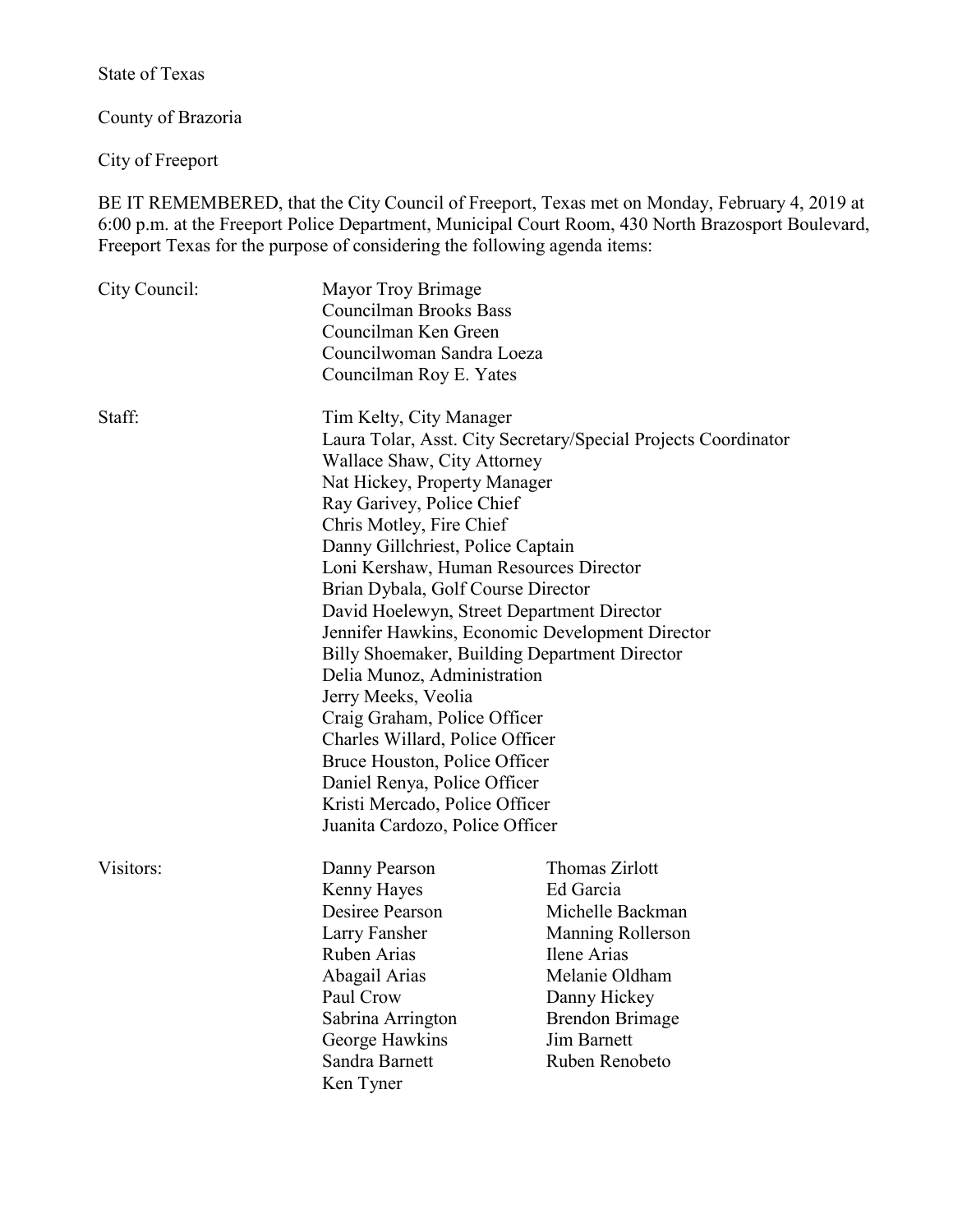# Call to order.

Mayor Troy Brimage called the meeting to order at 6:05 p.m.

Invocation.

Wallace Shaw offered the invocation.

Pledge of Allegiance.

Mayor Troy Brimage led the Pledge of Allegiance.

### **PRESENTATIONS/ANNOUNCEMENTS**

Proclamation of the City of Freeport HONORING ABIGAIL ROSE ARIAS and officially naming Thursday, February 7th Abigail Rose Arias Day in Freeport.

Mayor Troy Brimage read the proclamation of the City of Freeport honoring Abigail Rose Arias and officially naming Thursday, February 7th as Abigail Rose Arias Day in Freeport and invited everyone to return on Thursday to the Police Department for her swearing in.

### Citizen's Comments

Ed Garcia stated that he was not in favor the rezoning of Block 36.

Cathy Cox stated that she was concerned about the derelict housing in Freeport.

Manning Rollerson stated that PortFreeport doesn't do anything for our community and residents have a right to a fair market value of their property. He added that rent is very high and the city should put a cap on rent.

# **CONSENT AGENDA**

Consideration and possible action on the approval of City Council meeting minutes from January 22, 2019.

Consideration of approving Resolution # 2019-2571 amending the TexPool authorized representatives

Consideration of approving Ordinance # 2019-2566 amending the comprehensive zoning ordinance of said city to change the zoning classification of part of lots 8 to 12, Block 36, Velasco Townsite from its present zoning classification of R-2 to a new zoning classification of C-2.

Consideration of approving the Mayor and City Secretary to sign and attest a real estate Lease agreement with Gulf LNG for suite 200 on the second floor of City Hall

City Councilman Roy Yates requested that Consent Agenda Item #3 be removed from the Consent Agenda to Regular Session.

On a motion by Councilman Bass, seconded by Councilwoman Loeza, with all present voting "Aye", Council unanimously approved Consent Agenda excluding item #3.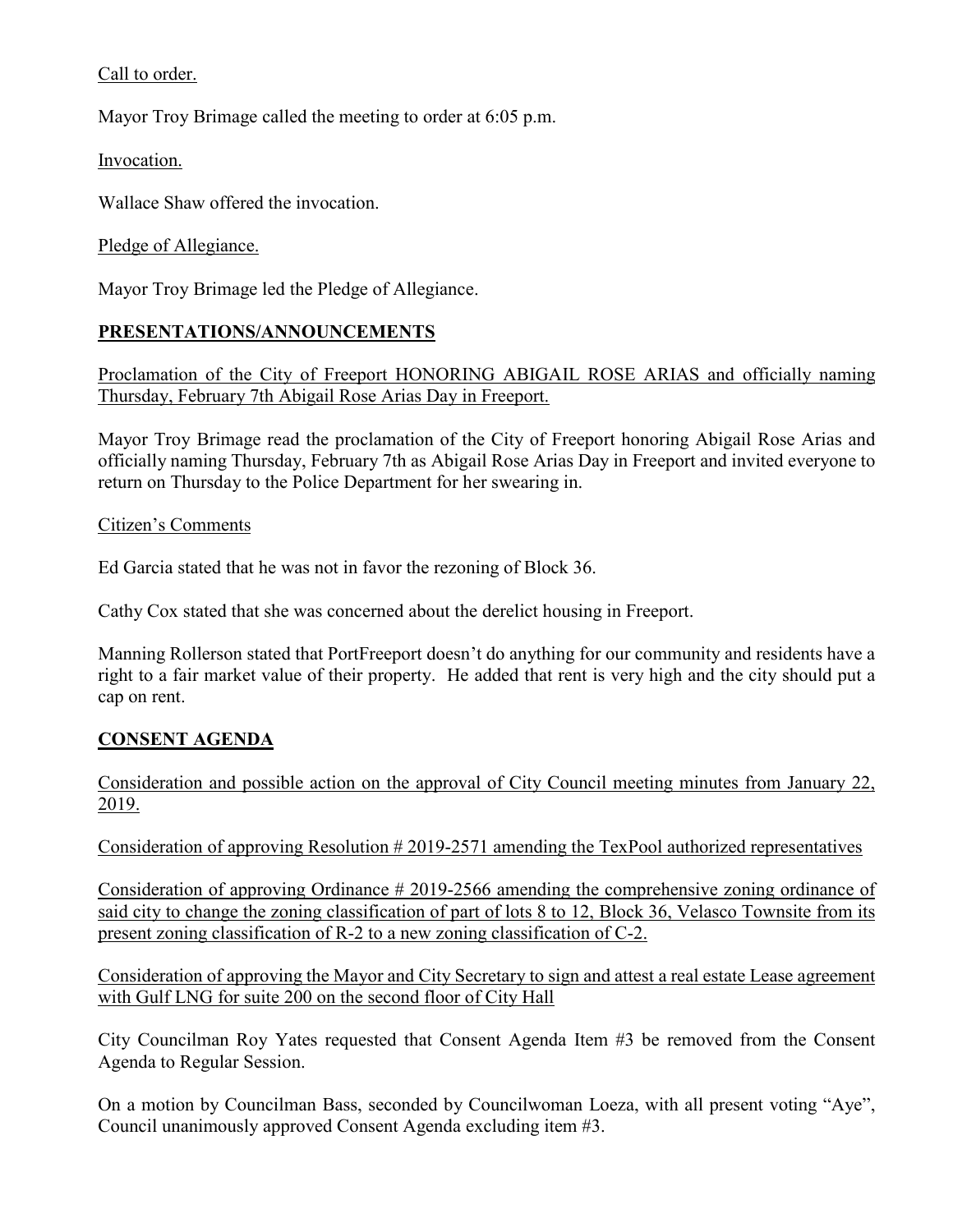# **REGULAR SESSION**

Consideration of approving Ordinance # 2019-2566 amending the comprehensive zoning ordinance of said city to change the zoning classification of part of lots 8 to 12, Block 36, Velasco Townsite from its present zoning classification of R-2 to a new zoning classification of C-2.

On a motion by Councilman Green, seconded by Councilwoman Loeza, with all with all present voting 3 to 1, Council unanimously approved Ordinance # 2019-2566 amending the comprehensive zoning ordinance of said city to change the zoning classification of part of lots 8 to 12, Block 36, Velasco Townsite from its present zoning classification of R-2 to a new zoning classification of C-2. Councilman Brooks Bass opposed.

Public Hearing on proposed adoption of the Strategic Community Plan (City of Freeport Comprehensive Plan)

Mayor Brimage opened the Public Hearing at 6:27 pm.

Mayor Brimage stated that the plan is not set in stone and it can change and added that it is heavy on infrastructure

Councilman Brooks Bass stated that it needs to be reviewed in six months and everyone needs to work together.

Manning Rollerson referred to one of the maps in the plan and stated that he did not like the East End being in blue designating PortFreeport property.

Councilman Brooks Bass added that he doesn't like it being all blue either.

Mayor Brimage stated that the city will do what's best for the city and its citizens. He added that he met with the Port on Monday and addressed Ms. Williams in audience and stated that he thinks about her situation daily and that the city is going to have to negotiate with the Port. He added that the City just spent \$40,000 on the sewer system in her area and there are only two houses.

Ms. Williams stated that she wanted to thank the Street Department.

Mayor Brimage closed the Public Hearing at 6:39pm.

On a motion by Councilman Bass, seconded by Councilman Green, with all present voting "Aye", Council unanimously approved closing the Public Hearing.

### Discuss and consider recommendation and adoption of the Strategic Community Plan (City of Freeport Comprehensive Plan)

On a motion by Councilwoman Loeza, seconded by Councilman Bass, with all present voting "Aye", Council unanimously approved the adoption of the Strategic Community Plan (City of Freeport Comprehensive Plan).

Discuss and consider Ordinance # 2019-2567 adopting an ethics ordinance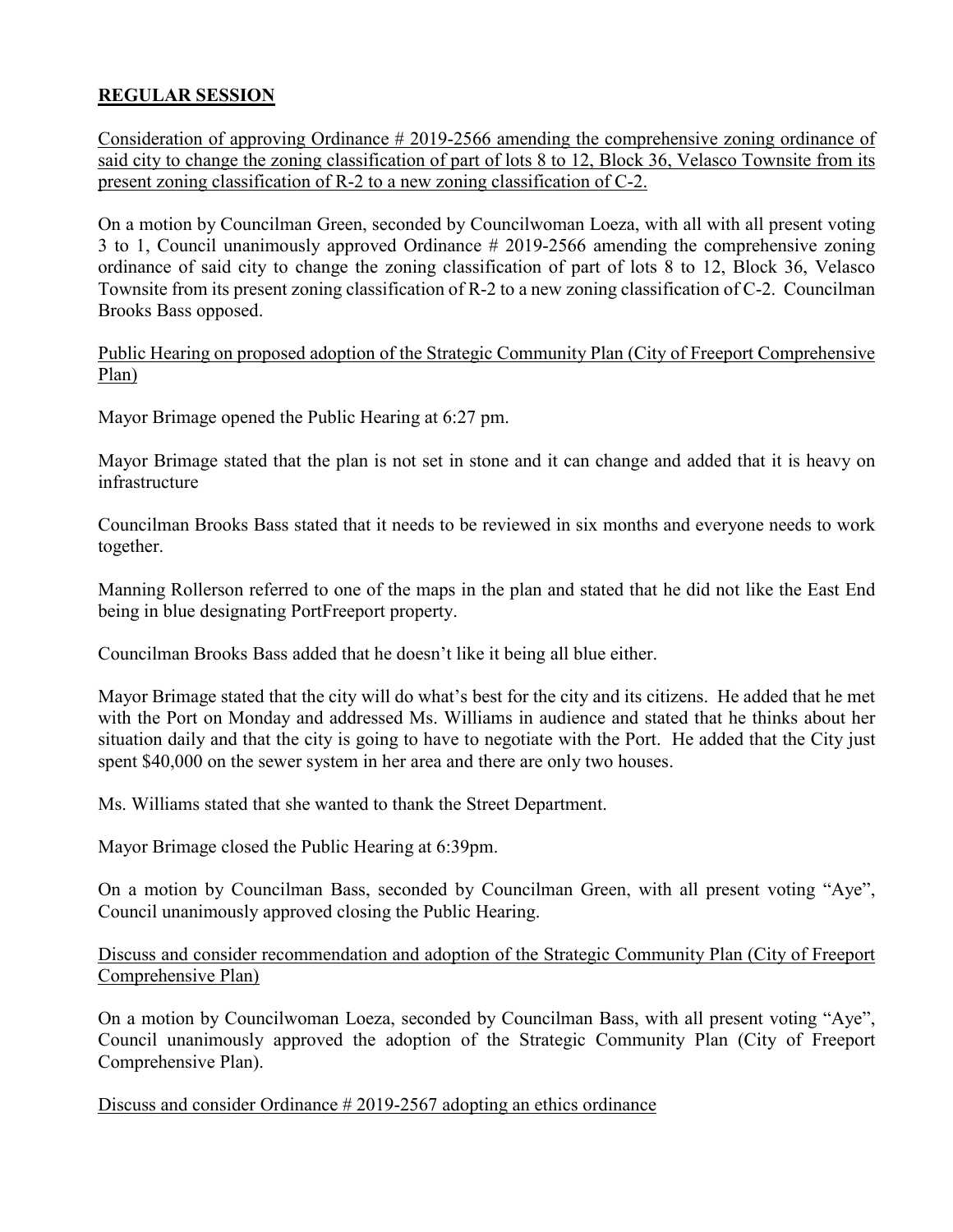On a motion by Councilman Bass, seconded by Councilwoman Loeza, with all present voting "Aye", Council unanimously voted to table this item.

### Consideration of approving the purchase and financing of a bucket truck for the Parks Department

On a motion by Councilman Bass, seconded by Councilwoman Loeza, with all present voting "Aye", Council unanimously voted to table this item.

Authorization to approve Resolution  $\#2019-2572$  in support of interlocal agreement with TxDOT for traffic cameras

On a motion by Councilman Bass, seconded by Councilman Green, with all present voting "Aye", Council unanimously voted to approve Resolution # 2019-2572 in support of interlocal agreement with TxDOT for traffic cameras.

Authorization to send out Request for Proposals (RFPs) for Administration/Professional Services for CDBG – Disaster Recovery

Chief Motley stated that this is a General Land Office Grant and that the city must go out for bids to receive any money from this grant.

On a motion by Councilman Bass, seconded by Councilman Yates, with all present voting "Aye", Council unanimously voted to approve authorizing the city to send out Request for Proposals (RFPs) for Administration/Professional Services for CDBG – Disaster Recovery

Discuss and consider Ordinance # 2019-2568 amending the Code of Ordinances to change the name of East Park Avenue to Nat Hickey Lane

On a motion by Councilman Bass, seconded by Councilwoman Loeza, with all present voting "Aye", Council unanimously voted to approve Ordinance # 2019-2568 amending the Code of Ordinances to change the name of East Park Avenue to Nat Hickey Lane

# **WORK SESSION:**

Councilman Green Ward A announcements and comments

Councilman Green stated a neighbor cut down a tree and he asked about it getting picked up.

Councilman Bass Ward B announcements and comments

Councilman Bass had nothing to report.

Councilwoman Loeza Ward C announcements and comments

Councilwoman Loeza had nothing to report.

Councilman Yates Ward D announcements and comments

Councilman Yates reported that he had attended the Brazoria County Alliance meeting and the City is way behind in relation to what is going on in the county.